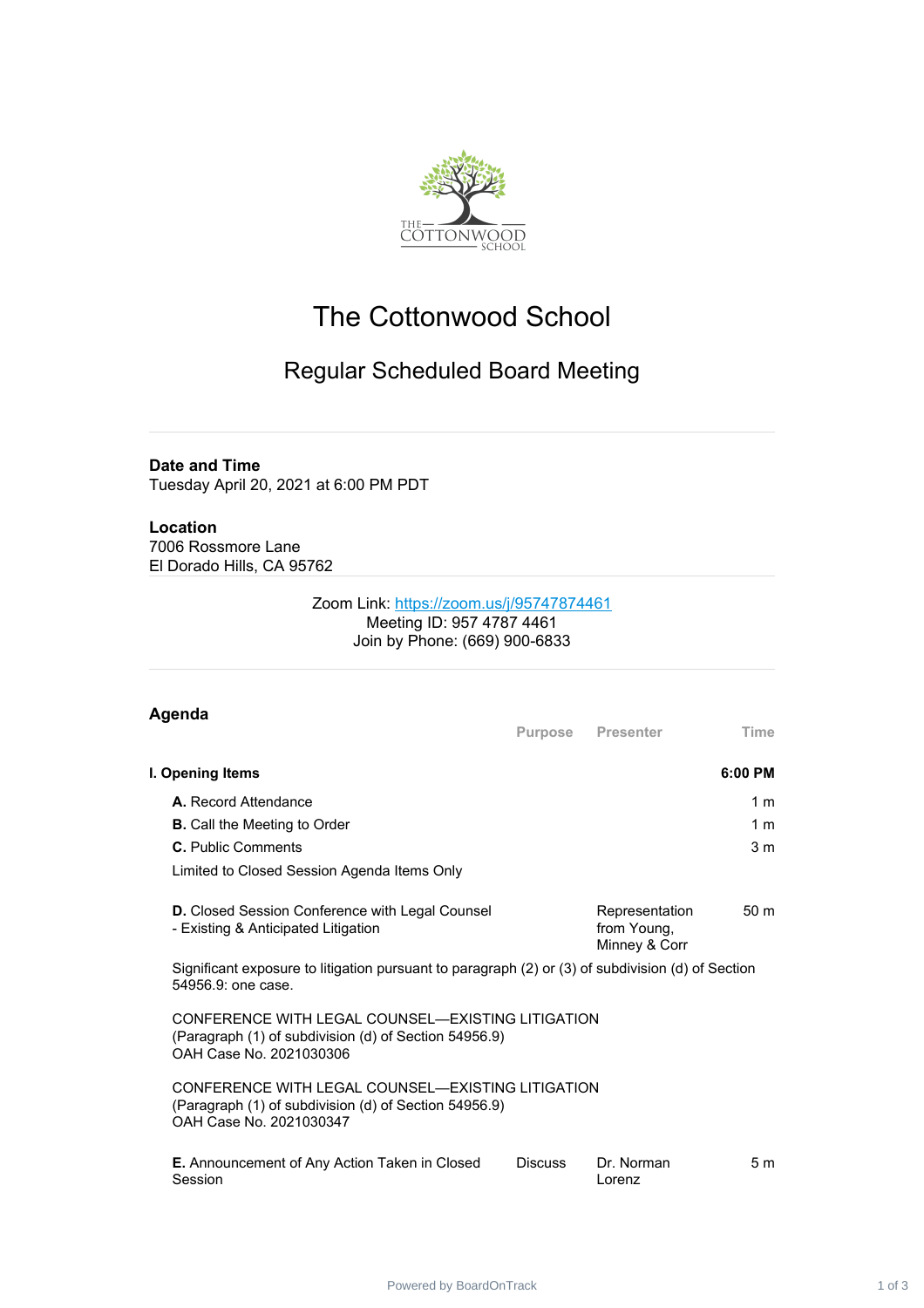|                                                                                              | <b>Purpose</b>            | <b>Presenter</b>                                       | Time            |
|----------------------------------------------------------------------------------------------|---------------------------|--------------------------------------------------------|-----------------|
| II. Open Session - Opening Items                                                             |                           |                                                        | 7:00 PM         |
| A. Approval of the Agenda                                                                    | Vote                      |                                                        | 1 m             |
| <b>B.</b> Public Comments                                                                    | <b>FYI</b>                |                                                        | 3 <sub>m</sub>  |
| <b>C.</b> Approve Minutes                                                                    | Approve<br><b>Minutes</b> |                                                        | 1 m             |
| Approve minutes for Regular Scheduled Board Meeting on March 16, 2021                        |                           |                                                        |                 |
| <b>D.</b> Executive Director's Report                                                        | <b>FYI</b>                | Cindy Garcia                                           | 25 <sub>m</sub> |
| III. Finance                                                                                 |                           |                                                        | 7:30 PM         |
| A. Discussion and Potential Action on the 2019-<br>2020 Audit                                | Vote                      | Kevin Sproul,<br>Wilkinson<br>Hadley King &<br>Co. LLP | 10 m            |
| <b>B.</b> Discussion and Potential Action on the March<br>Financials                         | Vote                      | Darlington<br>Ahaiwe                                   | 10 <sub>m</sub> |
| <b>C.</b> Discussion and Potential Action on the 2021-<br>2022 Salary Schedule               | Vote                      | Cindy Garcia                                           | 5 <sub>m</sub>  |
| <b>IV. Operations</b>                                                                        |                           |                                                        | 7:55 PM         |
| A. Presentation by Gallagher: 2021 Employee<br><b>Benefits Proposal Updates</b>              | <b>FYI</b>                | Sarah<br>Galbraith,<br>Gallagher                       | 10 <sub>m</sub> |
| <b>B.</b> Discussion and Potential Action on a New<br>2021-2022 Vendor Contract              | Vote                      | Cindy Garcia                                           | 5 m             |
| V. Academic Excellence                                                                       |                           |                                                        | 8:10 PM         |
| A. Discussion and Potential Action on the English<br>Language Learner Reclassification Plan  | Vote                      | <b>Stacy Close</b>                                     | 10 <sub>m</sub> |
| <b>VI. Governance</b>                                                                        |                           |                                                        | 8:20 PM         |
| A. Discussion and Potential Action Interview &<br>Selection of New Board Member              | Vote                      | Dr. Norman<br>Lorenz                                   | 60 m            |
| <b>VII. Closing Items</b>                                                                    |                           |                                                        | 9:20 PM         |
| A. Board of Directors Comments & Requests                                                    | <b>Discuss</b>            |                                                        | 3 m             |
| <b>B.</b> Announcement of the Next Regular Scheduled<br><b>Board Meeting</b><br>May 18, 2021 | <b>FYI</b>                | Dr. Norman<br>Lorenz                                   | 1 m             |
| • Closed Session: 6:00 p.m.<br>• Open Session: 7:00 p.m.                                     |                           |                                                        |                 |
| C. Adjourn Meeting                                                                           | Vote                      |                                                        | 1 m             |